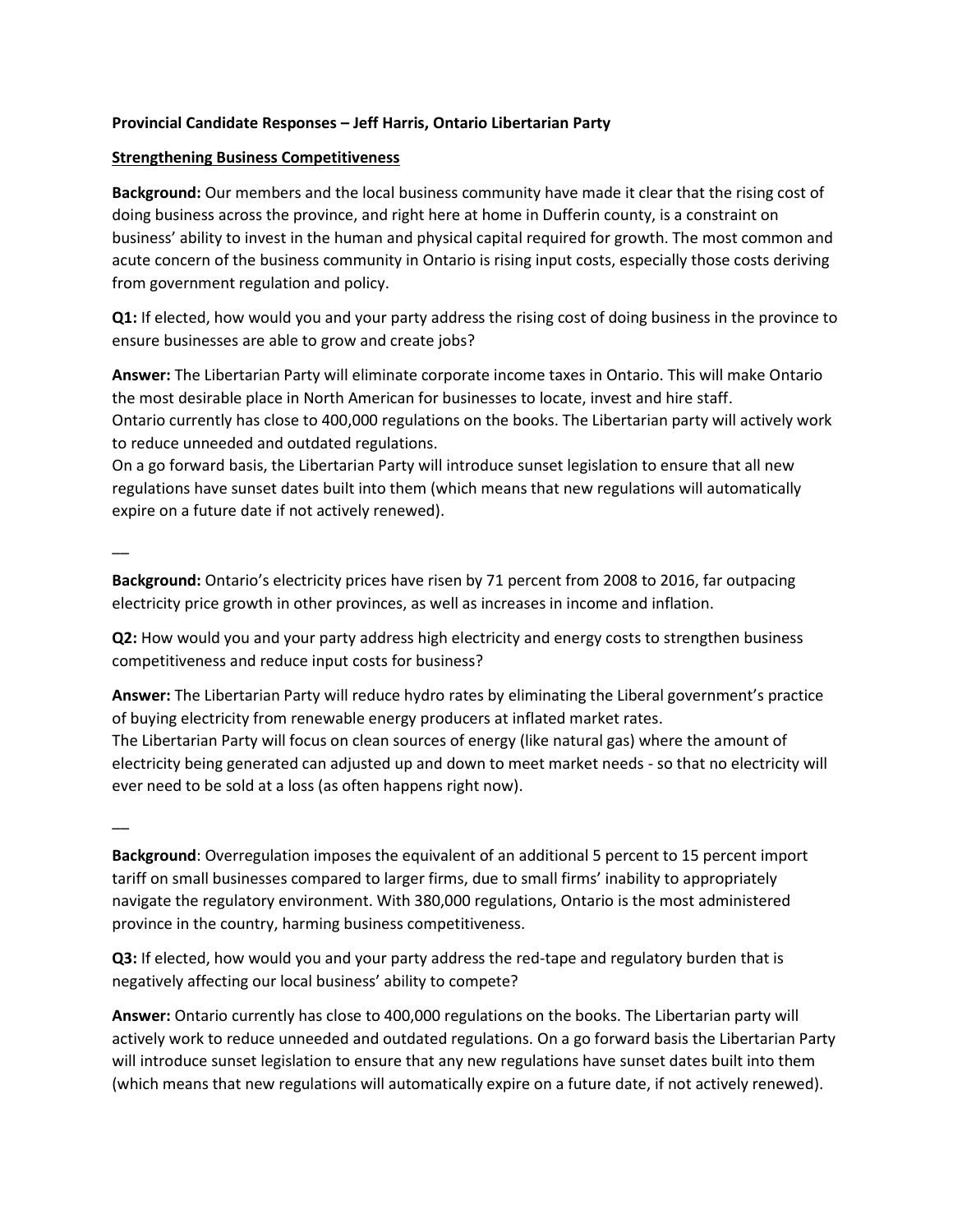### **Fostering Job Creation**

**Background:** Of the new jobs created in the next decade, 40 percent are expected to be in the skilled trades, but only 26 percent of young people aged 13 to 24 are considering a career in these areas.

**Q4:** If elected, how would you and your party address the skills mismatch in Ontario?

**Answer:** Student loans should be tied to the outcome of the programs that students are applying to. So, the interest rate should be higher on loans for programs that are less likely to result in a student getting a job when he/she graduates. This policy will help to gradually shift students into fields that are in demand by Ontario businesses.

# **Building Healthy Communities**

**Background:** Ontarians are experiencing the impact of a decades-long infrastructure funding gap; underserved by a transportation, utility, and telecommunications stock that cannot meet the demands of today and has not been built to reflect the challenges of tomorrow.

**Q5**: If elected, how would you and your party address the infrastructure funding gap; specifically, with regard to telecommunications such as broadband access and affordability across Dufferin County?

**Answer:** The best way to get more investment in telecommunications is to eliminate corporate taxes that telco companies pay in Ontario, reduce regulations, and encourage competition. High speed wireless access is already available in Dufferin County and it doesn't require any physical upgrades to businesses (i.e. no fiber cables, no TV cables, not phone cables, etc.). Simply plug in a high speed wireless hub into a standard electrical outlet and you instantly have speed internet access. The issue right now is that it's only offered by Rogers and Bell - and they both have exactly the same pricing structure. Allowing more competitors into the market will help to drive down these prices.

 $\overline{\phantom{a}}$ 

 $\overline{\phantom{a}}$ 

**Background:** Health care consumes over 40 percent of the provincial budget; approximately \$54 billion in 2016 and demand for health care is only increasing.

**Q6:** With only 14 percent of Ontario businesses being confident in the sustainability of the Ontario health care system and half of Ontarians believing that the health care system does not need more money, it just needs to be better managed; how would you and your party ensure that the growing demand for health care in Ontario is met with a focus on patient outcomes for money spent?

**Answer:** Liberal, Conservative and NDP Governments have all tried and failed to fix long healthcare wait times in Ontario. If the government can't provide timely access to medical care, it's immoral for the government to make it illegal for patients to seek care in a private system. A Libertarian government would keep the current publicly funded system in place, but it would also allow private clinics to operate. Giving patients a choice is the moral thing to do.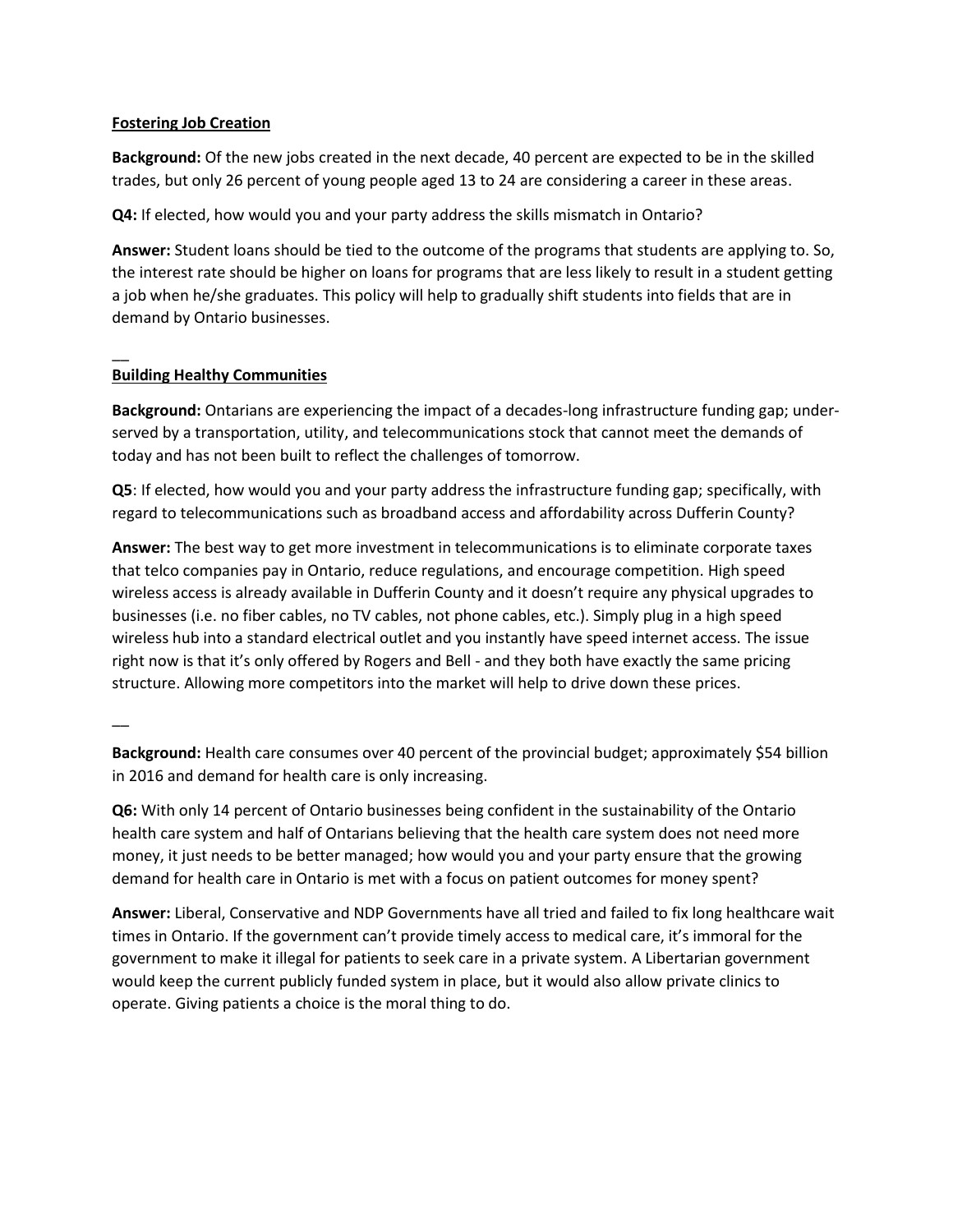### **Improving Government Accountability**

**Background:** Ontario's debt will rise by 21 percent in the next three years, due to interest charges alone, with no existing plans to begin debt repayment.

**Q7:** If elected, what would you and your party do to achieve long-term fiscal prudence and regain our status as an economic leader in Canada and a reliable investment destination globally?

**Answer:** A Libertarian government would run a balanced budget and set-up a repayment plan to pay off Ontario's existing debt over a longer period of time. The Libertarian Party will eliminate corporate income taxes in Ontario. This will make Ontario the most desirable place in North American for businesses to locate, invest and hire staff. Ontario currently has close to 400,000 regulations on the books. The Libertarian party will actively work to reduce unneeded and outdated regulations. On a go forward basis, the Libertarian Party will introduce sunset legislation to ensure that any new regulations have sunset dates built into them (which means that new regulations will automatically expire on a future date, if not actively renewed).

 $\overline{\phantom{a}}$ 

**Background:** In Ontario, 83 percent of businesses believe that government should conduct cost-benefit analyses of all new policies, regulations or legislation before any changes take effect.

**Q8:** How will you and your party ensure that policy changes are evidence based and that the impact of these policy changes are evaluated to mitigate unintended consequences?

**Answer:** Big governments make big mistakes. By limiting the size and scope of government (which is the core of the Libertarian platform), we can reduce that risk.

 $\overline{\phantom{a}}$ 

**Background:** Due to the short timeline to implementation of Bill 148: Fair Workplaces, Better Jobs Act, Ontario business faces a \$12 billion economic problem that will put 185,000 jobs at risk.

**Q9:** What would you and your party due to ensure appropriate timelines are provided when revising or implementing policy initiatives that impact business operations?

**Answer:** Policies that will fundamentally change the business environment should be phased in over a period of time to allow local businesses a chance to adjust their operations to comply with the new policies.

 $\overline{\phantom{a}}$